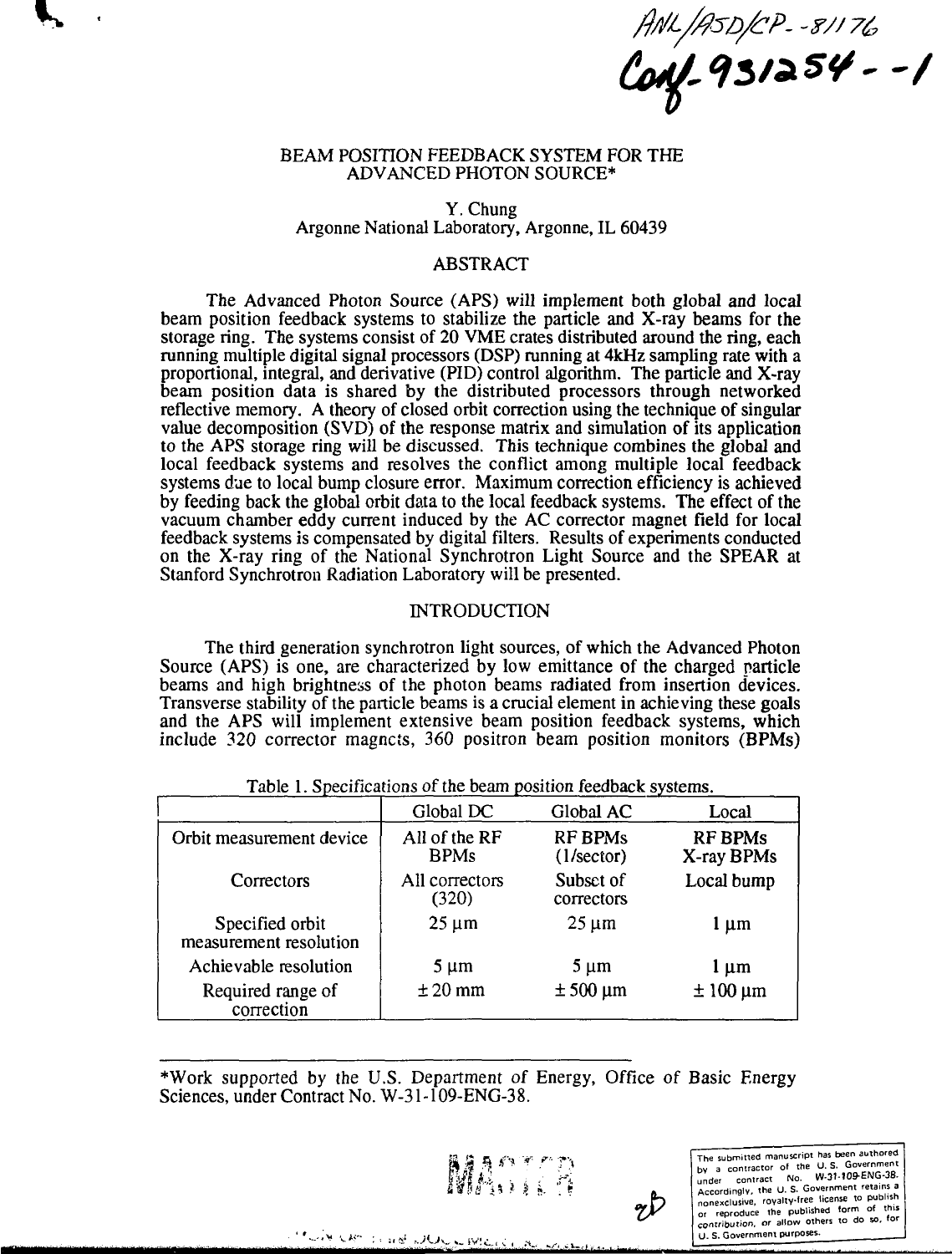distributed around the storage ring of 1104 m circumference, miniature BPMs for insertion device beamlines, and photon beam position monitors in the front end of Xray beamlines. The beam position feedback systems are largely divided into the global and local feedback systems according to the extent of correction, and the DC and AC feedback systems according to the bandwidth of correction.<sup>14</sup> Table 1 shows the specifications of the beam position feedback systems to be employed in the APS storage ring.

The APS beam position feedback system is characterized by: (1) digital implementation with proportional, integral, and derivative (PID) control, (2) an orbit correction algorithm based on singular value decomposition (SVD) of the response matrix, and (3) combination of the global and local feedback systems into a single, unified system for maximum correction efficiency and orbit stability.

### DIGITAL SIGNAL PROCESSING

In order to avoid the problems characteristic of analog circuits, e.g., drift, offset, and sensitivity to temperature change, we will use digital signal processing (DSP) for beam position feedback. This also provides added flexibility through user programmability. The theory of digital signal processing is widely available in the literature<sup>5-7</sup>, and will not be discussed in this paper.

In designing the digital signal processing scheme for closed loop feedback, the following factors must be considered: rise-time, overshoot, settling time, control effort, and noise throughput. The major parameters that determine the performance of the closed loop feedback are controller gains, open loop bandwidth, and sampling frequency.

For a simple digital closed-loop feedback system with the open-loop gain G, sampling frequency  $F_s$ , and open-loop bandwidth  $f_b$  with  $F_s >> f_b$ , it can be shown that the condition for critically damped response to a step impulse is

$$
\frac{F_s}{G f_b} \approx 20. \tag{1}
$$

Since the bandwidth of the closed loop system is approximately equal to  $G$   $f<sub>b</sub>$ , the bandwidth of the optimally controlled feedback system is roughly equal to F./20.

Digital signal processing is also used in compensating for the effect of the eddy current induced in the relatively thick (1/2") aluminum vacuum chamber of the storage ring by the corrector magnets for the local beam position feedback systems. The global orbit feedback system uses a thin stainless steel chamber and is not significantly affected by the eddy current effect.

### ORBIT CORRECTION ALGORITHM

The orbit correction algorithm for the beam position feedback systems is based on the analysis of the response matrix using the technique of singular value decomposition (SVD) of matrices.<sup>8-13</sup> SVD transforms the response matrix into a diagonal matrix, with the diagonal elements representing the correction efficiency of non-interacting orbit correction channels. The AC orbit correction is then equivalent to a combination of the DC correction algorithm and multiple non-interacting feedback systems.

Let us consider M BPMs and N correctors used for closed orbit correction in the storage ring. The i-th BPM has beta and phase functions  $(\beta_i, \psi_i)$ , and similarly,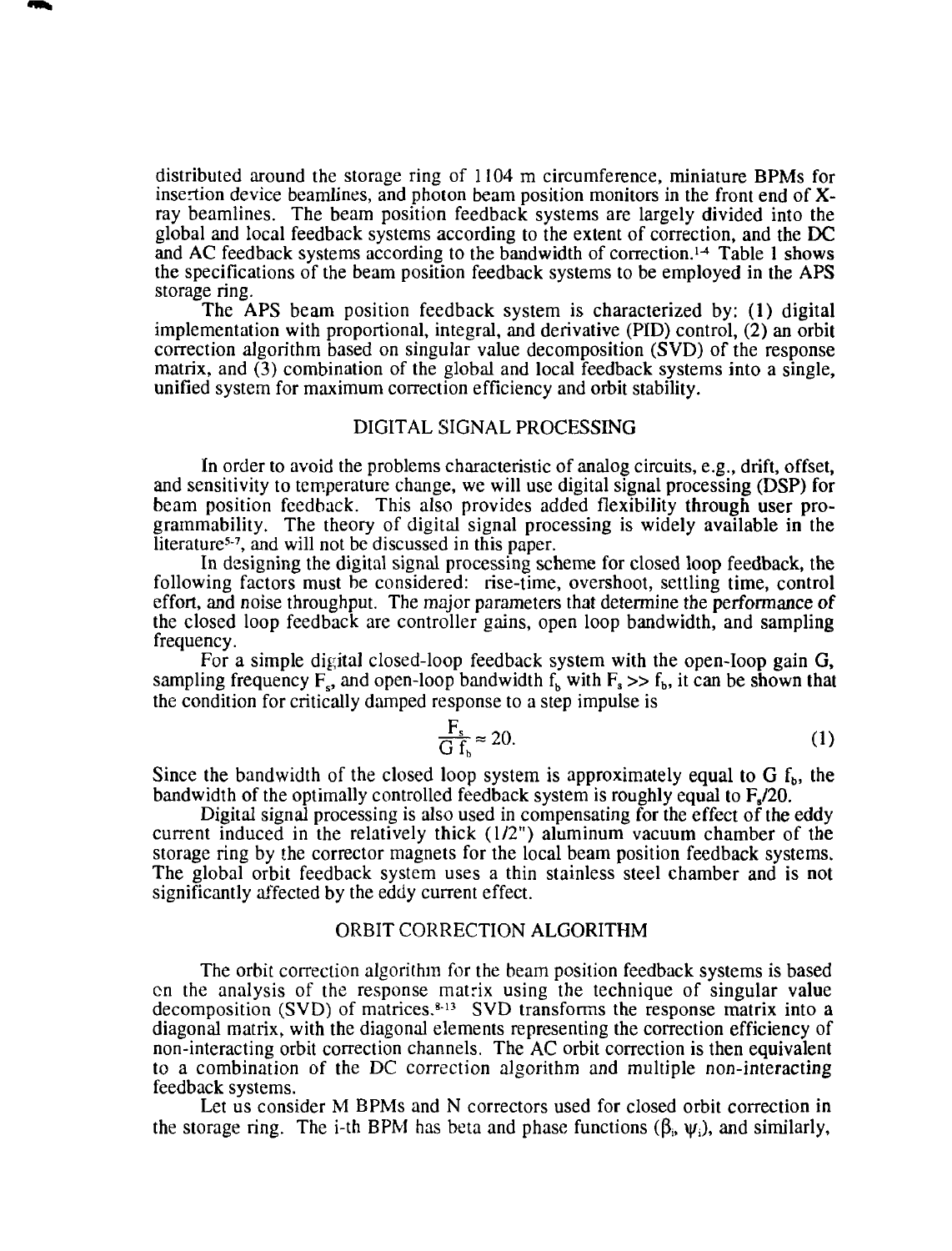the j-th corrector has  $(\beta_{c_j}, \psi_{c_j})$ . The response matrix R<sub>ij</sub> corresponding to the beam motion at the i-th BPM per unit angle of kick by the j-th corrector is then given by<sup>14</sup>

$$
R_{ij} = \frac{\sqrt{\beta_i \beta_{ci}}}{2 \sin \pi v} \cos (|\psi_i - \psi_{cj}| - \pi v),
$$
 (2)

where v is the betatron tune of the machine.

We write the response matrix **R** as a product of three matrices **U**, **W**, and **V** as<sup>11</sup>

$$
\mathbf{R} = \mathbf{U} \cdot \mathbf{W} \cdot \mathbf{V}^{\mathrm{T}},\tag{3}
$$

where U is an  $M \times M$  unitary matrix (U<sup>T</sup>·U = U·U<sup>T</sup> = 1), W is an  $M \times N$  diagonal matrix with positive or zero elements, and **V** is an N  $\times$  N unitary matrix (**V**<sup>T</sup>·**V** = **V**·**V**<sup>T</sup>  $= 1$ ). This decomposition is unique only to a certain extent, and there are other ways of decomposing the matrix  $\mathbf{R}$ .<sup>15,16</sup>

Let us denote  $b \vee \Delta x$  the global orbit change due to the corrector strength change  $\Delta$ **0** and define

$$
\Delta \mathbf{x}^{\mathsf{t}} = \mathbf{U}^{\mathrm{T}} \cdot \Delta \mathbf{x} \quad \text{and} \quad \Delta \mathbf{\theta}^{\mathsf{t}} = \mathbf{V}^{\mathrm{T}} \cdot \Delta \mathbf{\theta}. \tag{4}
$$

Then, from Eqs. (3) and (4) we have

$$
\Delta \mathbf{x}^{\mathsf{t}} = \mathbf{W} \cdot \Delta \mathbf{\Theta}^{\mathsf{t}}.\tag{5}
$$

Equation (4) is the rule of transformation for the BPMs and correctors.  $\Delta x^t$  and  $\Delta \mathbf{0}^t$ are the vectors in the transformed BPM (t-BPM) space and transformed corrector (tcorrector) space, respectively. The columns of the matrices U and V are the orthogonal basis vectors  $\{u_i\}$  and  $\{v_i\}$ . The elements of the matrix W are given by

$$
W_{ij} = W_{min(i,j)} \, \delta_{ij} \,. \tag{6}
$$

We call these diagonal elements  $w_n \geq 0$ ,  $1 \leq n \leq \min(M, N)$  eigenvalues, which represent the coupling efficiency between the t-BPMs and t-correctors. The matrix  $\bf{R}$ is singular if any of the eigenvalues are equal to zero. The basis vectors are related through the relation

$$
\mathbf{R} \cdot \mathbf{v}_n = \mathbf{w}_n \, \mathbf{u}_n \, . \qquad 1 \le n \le \min \left( \mathbf{M}, \mathbf{N} \right) \tag{7}
$$

The response matrix for the t-BPMs and t-correctors, W, is diagonal in Eq. (5), and therefore, analysis of orbit correction is straightforward in the transformed spaces. Results for real BPMs and correctors can be obtained by inverse Results for real BPMs and correctors can be obtained by inverse transformation. Since the transformation is orthogonal, the r.m.s. orbit error and the overall corrector strength are conserved. When the number of correctors is larger than the number of coupled channels, the decoupled t-correctors can be used to further optimize the correctors.

### GLOBAL ORBIT FEEDBACK

In this section, we will discuss application of the SVD algorithm to global orbit feedback on the National Synchrotron Light Source (NSLS) for DC and on SPEAR at Stanford Synchrotron Radiation Laboratory (SSRL). Analysis of the global orbit feedback on the APS storage ring will also be discussed.

#### *A. Experiments on the NSLS X-ray Ring and SPEAR, SSRL<sup>17</sup>*

For the NSLS X-ray ring, all of the 48 (M) BPMs and 39 (N) correctors available for orbit correction were used. Figure l(a) shows the result of orbit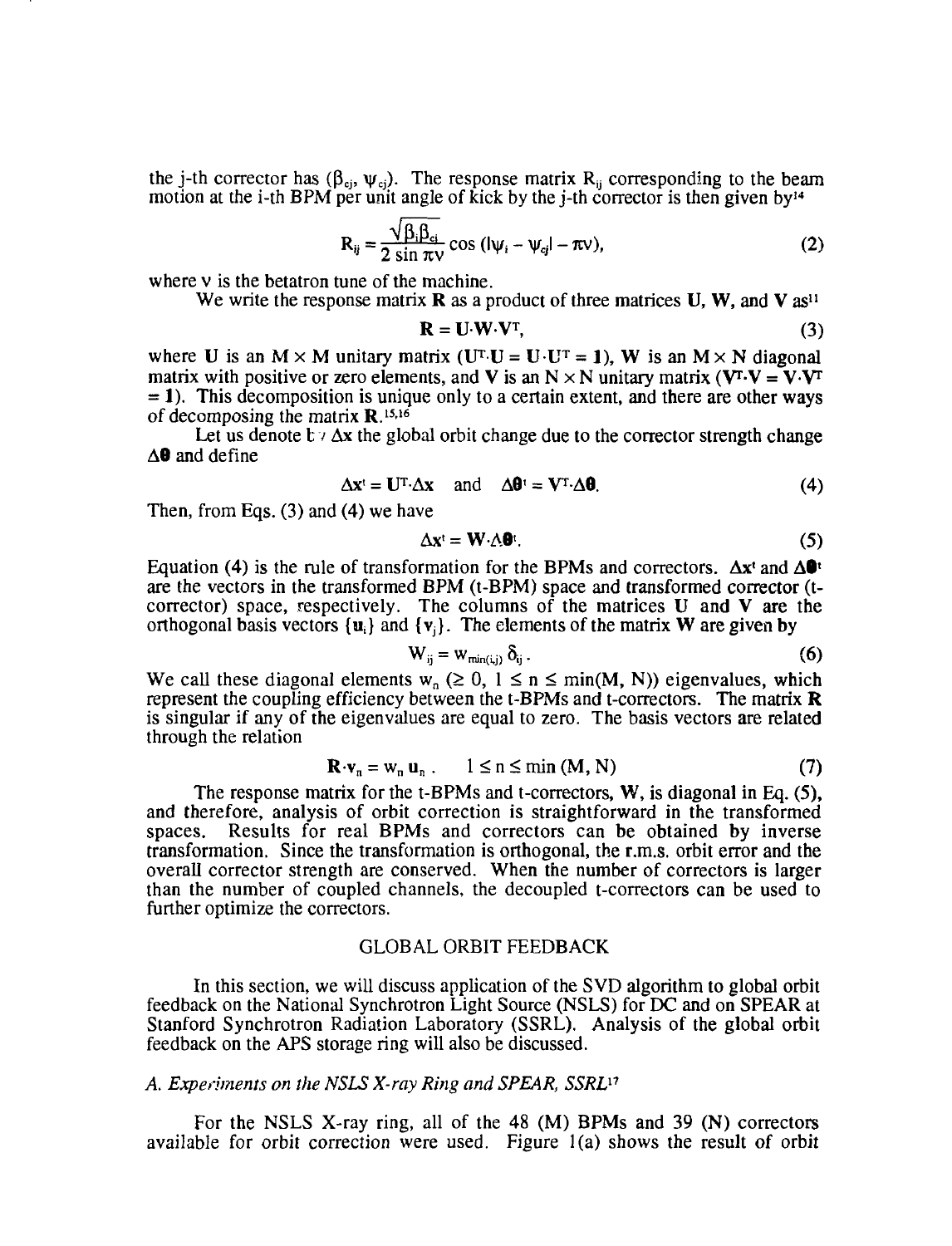correction using 35 eigenvalues, where the initial r.m.s. orbit error of 138  $\mu$ m was reduced to 61  $\mu$ m. Similar reduction of absolute orbit error from 780  $\mu$ m to 215  $\mu$ m in SPEAR at SSRL is shown in Fig. l(b), where 17 BPMs and 30 correctors were used with 15 eigenvalues.



Fig. 1: DC global orbit correction on (a) the NSLS X-ray ring and (b) SPEAR, SSRL.

Figure 2 shows the result of global AC beam position feedback experiments conducted on SPEAR at SSRL. Ten BPMs were used to detect beam motion and 16 correctors were used for closed orbit correction. The sampling frequency was 37 Hz and the open loop bandwidth was set at 1% of the sampling frequency, that is, 0.37 Hz. Since the proportional gain  $K_p$  is 3, closed loop bandwidth of approximately 1 Hz can be expected, which is in good agreement with the result shown in Fig. 2(b). This implies that the orbit correction bandwidth for the APS with 4-kHz sampling frequency will be approximately 100 Hz.



Fig. 2: Result of global orbit feedback on SPEAR, SSRL in (a) time domain and (b) frequency domain. The parameters used were:  $K_p = 3$ ,  $K_I = 0.05$ ,  $K_D = 0$ ,  $F_s = 37$  Hz, and  $f_h = 0.37$  Hz.

### *B. Analysis of the APS Storage Ring*

The APS storage ring has 40 sectors and each has nine BPMs (total 360) and eight correctors (total 320) available for global orbit correction. The distribution of BPMs and correctors is identical for all sectors. Figure 3(a) shows the eigenvalues  $w_n$  $(1 \le n \le 320)$  in descending order when all BPMs and correctors are used. The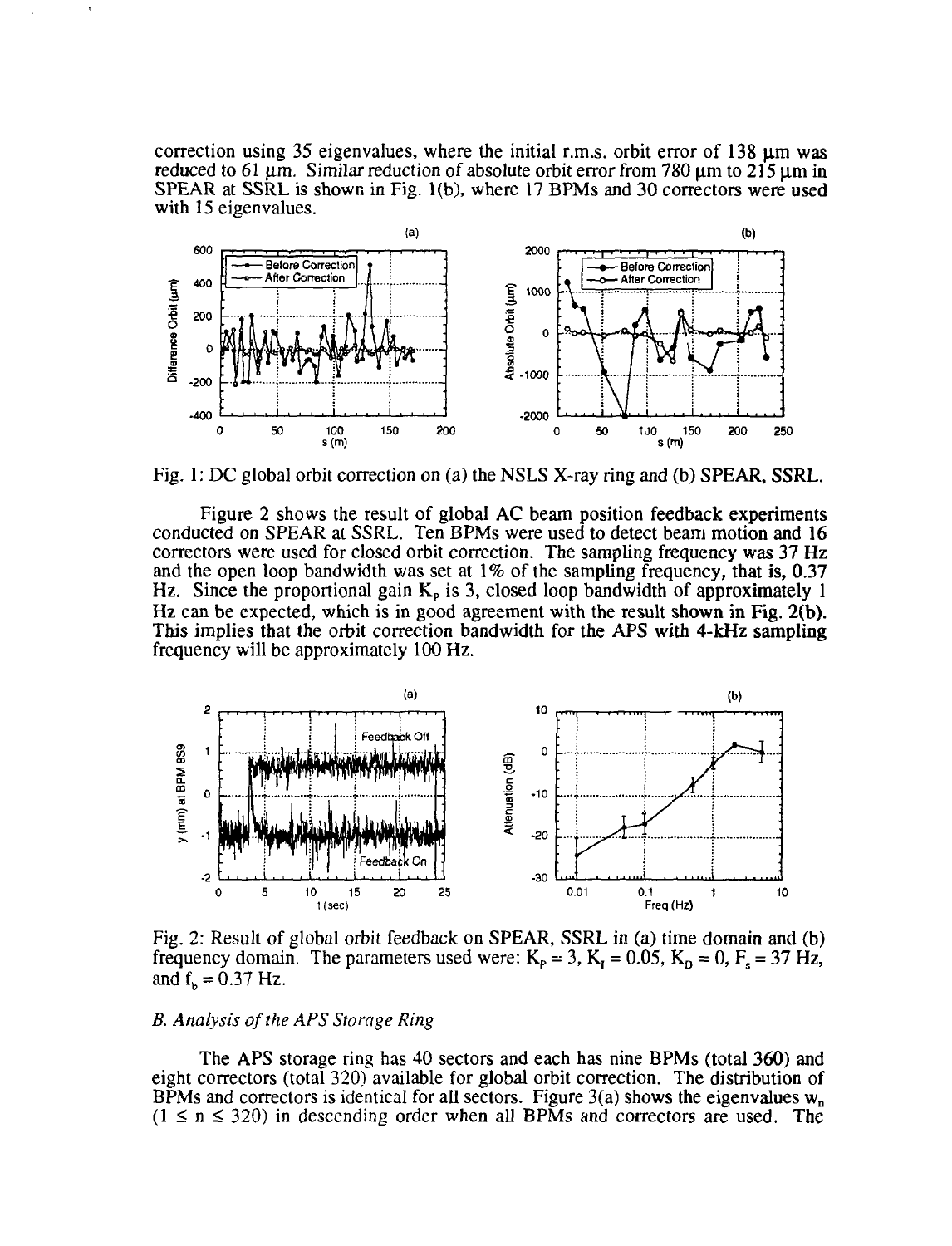maximum and minimum values are  $1.140 \times 10^3$  and  $9.126 \times 10^3$  in units of m/rad, respectively. The large decrease at  $n = 240$  indicates that 80 of the correctors are almost redundant and therefore do not contribute much to orbit correction except to reduce overall corrector strengths. Figure 3(b) shows the plot of the **BPM** basis vectors  $U_{i1}$  and  $U_{i2}$  as functions of the BPM index i, which correspond to the largest eigenvalues  $w_1$  and  $w_2$ .



Fig. 3: (a) Plot of the eigenvalues in descending order for the APS storage ring with  $M = 360$  and  $N = 320$  in the vertical plane and (b) the BPM basis vectors U<sub>i1</sub> and U<sub>i2</sub>  $(1 \le i \le 360)$  for the most strongly coupled channels.

For global AC feedback, the same number  $(M = N = 40)$  of BPMs and correctors are used for both the horizontal and vertical planes. The **BPMs and** correctors are located an equal distance apart around the 40 sectors. As a result, correspondence exists between the SVD eigenmodes and harmonic modes, as is shown in Fig. 4. The ten largest SVD eigenvalues were used for orbit correction in the horizontal plane and noise attenuation for (a) SVD eigenmodes and (b) harmonic modes was calculated. With the betatron tune  $v_H = 35.2154$ , the harmonic modes m = 5 and 35 correspond to the largest eigenvalues  $w_{12} = 181$  m/rad. Similar correspondence can be found for other modes.



Fig. 4: Correspondence between the (a) SVD eigenmodes and (b) harmonic modes for global AC feedback in the horizontal plane of the APS storage ring. The ten largest SVD eigenvalues are used for orbit correction in the horizontal plane.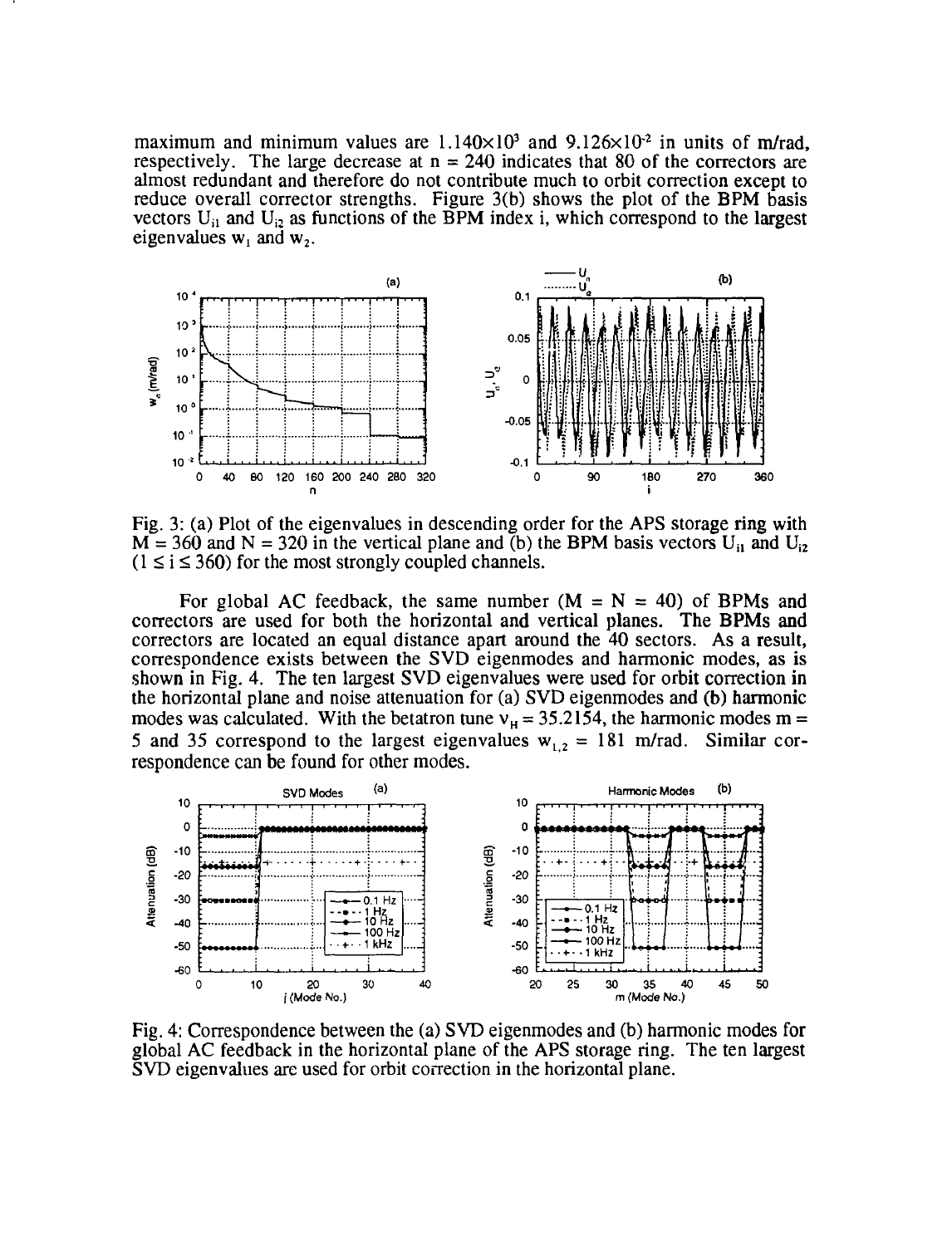## LOCAL ORBIT FEEDBACK

The local feedback systems primarily handle isolated noise on the X-ray beamline and will employ four-magnet bumps to control both the position and the angle of the X-ray source point as shown in Fig. 5. For the bending magnet radiation, the source point is placed at the center of the main dipole, while for the insertion device, the radiation is along the extension of the line adjoining the beam position at the location of bump magnets 2 and 3.

Even though the local bump as shown in Fig. 5 is designed to be truly local and not perturb other local systems or the global system, bump coefficient error, magnet field error, and eddy current effect can cause local bump closure error and thus global orbit perturbation. For multiple such local feedback systems, the resulting cross-taik among them can lead to oscillation and instability. Even though this effect can be partially canceled by the global feedback system, it will unnecessarily perturb \*he local orbits as well. As a result, the orbit correction efficiency will decrease.



Fig. 5: Four-magnet bump to control the position and the angle of the X-ray radiation, which comprises two three-magnet bumps a (magnets 1, 2, and 3) and b (magnets 2, 3, and 4).



Fig. 6: Response matrix and its inverse for the unified feedback system.

One can find a way to resolve this by considering the global and local feedback systems as a single, unified feedback system. Consider the full response matrix  $$ and its inverse as shown in Fig. 6. For the case of no local bump closure error, we will have the local-to-global matrix  $\mathbf{R}_{el} = 0$ . In general, the global-to-local matrix  $\mathbf{R}_{le}$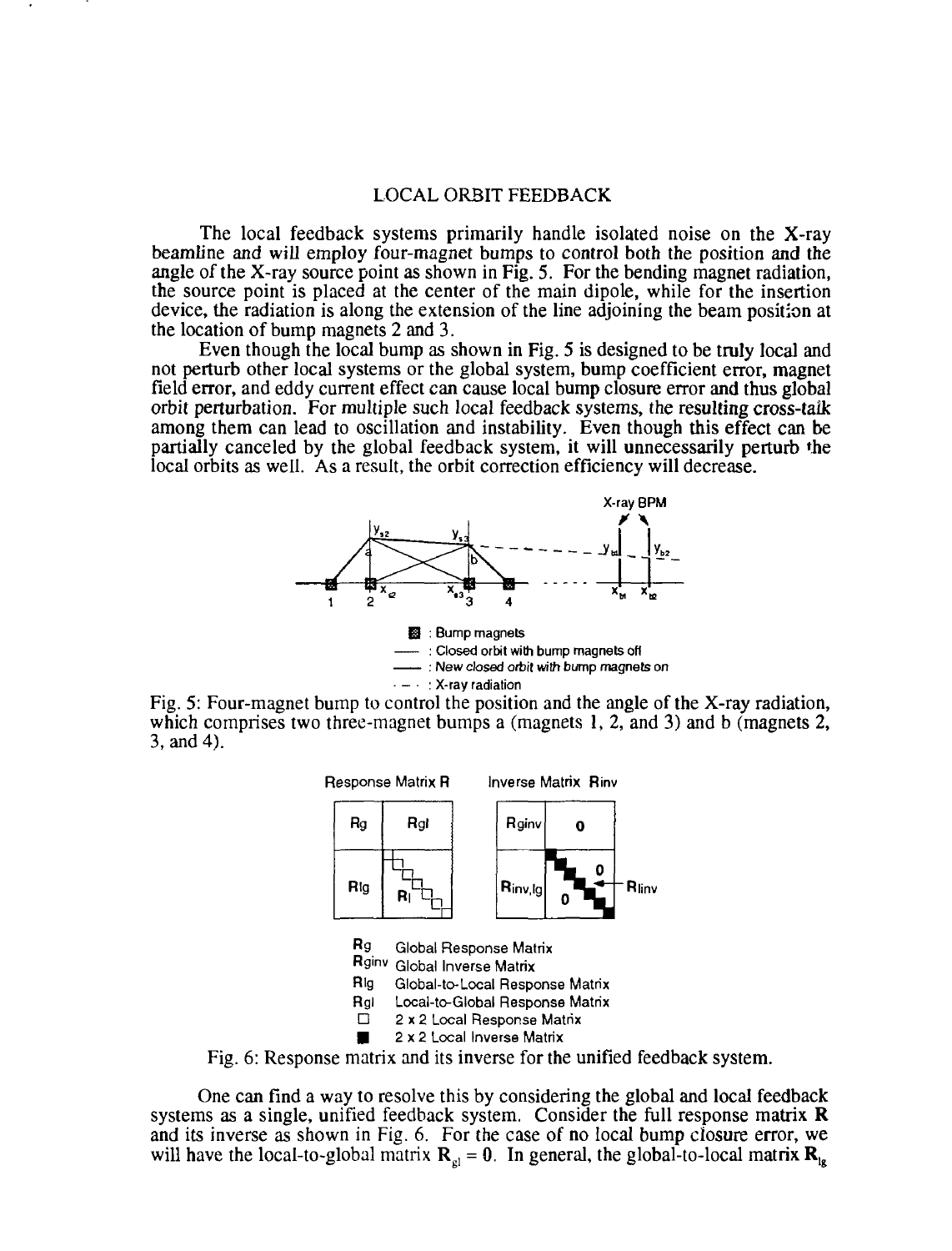is not zero. For independent operation of the global and local feedback systems, the off-diagonal matrix  $\mathbf{R}_{\text{inv},\text{lg}}$  is equal to zero, and it can be easily seen that  $\mathbf{R}\cdot\mathbf{R}_{\text{inv}}$  has offdiagonal elements which represent the global-to-local interaction. This unidirectional interaction is canceled out by putting

$$
\mathbf{R}_{\text{inv},\text{lg}} = -\mathbf{R}_{\text{inv}} \cdot \mathbf{R}_{\text{lg}} \cdot \mathbf{R}_{\text{ginv}}.
$$
 (8)

The physical interpretation of Eq. (8) can be given as follows.  $\mathbf{R}_{\text{ginv}}$  is the response of the global correctors to global orbit perturbation,  $\mathbf{R}_{1g}$  is the local ordit perturbation due to global correctors, and  $\mathbf{R}_{\text{inv}}$  is the response of the local correctc rs to local orbit perturbation. The matrix product  $\mathbf{R}_{\text{inv}}\cdot\mathbf{R}_{\text{inv}}$  is then the response of the local correctors to global orbit perturbation and  $\mathbf{R}^{\text{max}}_{\text{intra}}$  in Eq. (8) compensates for the action of the global feedback system on the local orbits, resulting in maximum orbit correction efficiency. Figure 7 shows improvement of local orbit correction efficiency when the global and local feedback systems are unified. The noise sources are SVD eigenmodes. Random field error less than 2% and orbit deviation less than 3 mm were assumed with the vacuum chamber eddy current taken into account.



Fig. 7: Improvement of local orbit correction efficiency for the unified system. The noise sources are SVD eigenmodes. Random field error less than 2% and orbit deviation less than 3 mm were assumed with the vacuum chamber eddy current taken into account.

### SUMMARY

The design principle of the APS beam position feedback system consists of an orbit correction algorithm based on singular value decomposition (SVD) of the response matrix and digital signal processing (DSP) with a proportional, integral, and derivative (PID) control algorithm. SVD transforms the response matrix such that the matrix product of the machine response and its inverse for orbit correction becomes a diagonal matrix. This renders the feedback system into multiple non-interacting closed loop feedback systems, to which we can apply the theory of single-channel digital feedback. These basic design concepts were verified through experiments on the NSLS X-ray ring and SPEAR at SSRL.

As a departure from the conventional approach to beam position feedback, the global and local feedback systems are combined into a single, unified feedback system. The effect of local bump closure error in the local systems is reduced through